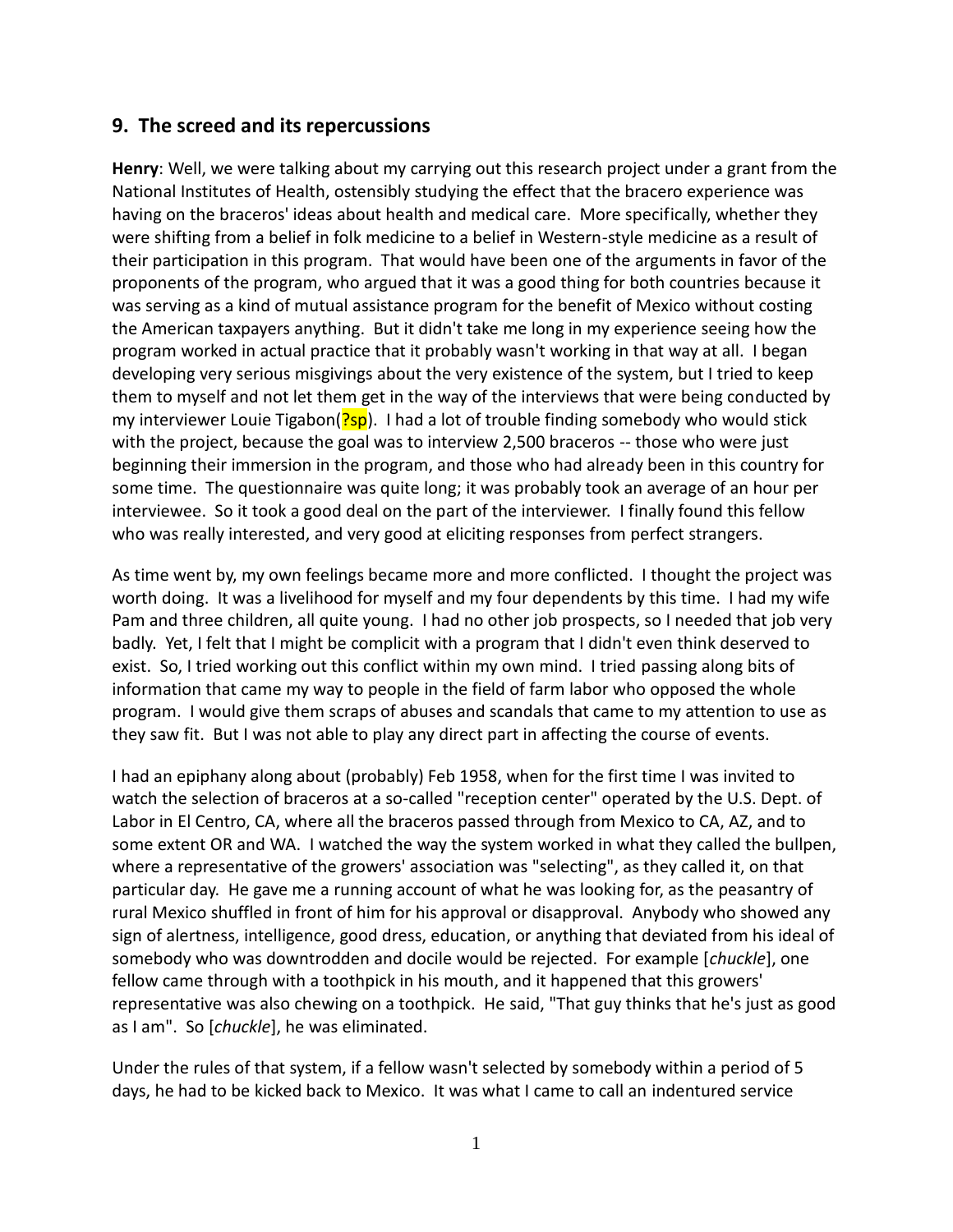system. It wasn't exactly slavery, but they had to sign contracts that bound them to work for whoever they were told, doing whatever they were told, at whatever wages and conditions they were told, for however long they were told -- which they had absolutely no say and no power to change. I came to visualize it as the grounds for an equivalent to the civil rights movement in the South on behalf of one oppressed group. I thought that the field was ripe for another abolition movement addressed to this new group of oppressed people. [An idea] came to my attention through a phone call from a friend of mine at the American Friends Service Committee. He was the head of the AFSC's Farm Labor Project. This project was located in Tulare County; the main headquarters were in San Francisco. His name was Bart McAllister, and he was not a bad fellow at all; he and I became friends, in fact. He thought the bracero program was a big mistake also. But, as part of his job, he wasn't able to do or say much about that. His job was to train local farmworkers to be labor contractors -- honest labor contractors, as opposed to the present type of labor contractors in the field who were totally unregulated by law at that time, and who made a practice of gypping all the workers under them in every way that they could.

I thought that was not really the main problem. The bracero program had, in fact, put most labor contractors out of the business because the government agencies were serving in that function by providing growers with all the workers they wanted without having to pay the labor contractor a commission. I thought the AFSC ought to be in the business of trying to work against the very existence of the bracero system, and also perhaps to help in the emergence of a farm labor union which would also serve to provide workers to employers without asking for any commission. There were in fact 2, 3, or even 4 unions in existence at that time. There was an Agricultural Workers' Union under the AFL/CIO, which was kind of a paper organization under the leadership of Ernesto Galarza. There was a Packinghouse Workers' Union. There was the ILWU (International Longshore and Warehouse Union), which had organized farmworkers in the Hawaiian Islands although they weren't active in the fields in this country. And, there was the Teamsters Union, which had organized cannery workers and of course truck drivers who hauled all the produce from the fields to the canneries. There was talk from time to time that of course all the Teamsters had to do was use their muscle to organize fieldworkers, and they could do so almost overnight.

Bart McAllister, my friend in the Farm Labor Project of the AFSC, told me that the executive board of the Northern California branch of the AFSC was about to have a meeting in San Francisco on ~May 24, in which they were going to have a debate on whether the organization would take a stand on Public Law 78, which was the enabling legislation for the bracero program. One of their members was a grower, a small farmer, but he was a bracero user who was prepared to defend the program. They wanted somebody to take the opposite view. Bart wanted me to represent the point of view against the bracero program. As it happened, I already had some appointments lined up back in Washington in which I was going to interview people at the Dept. of Labor who were responsible for administering the whole system. I made it a point to try to interview all the interested parties. Then, I was going to go on up to NYC to interview some people at the National Advisory Committee on Farm Labor, which was a liberal group that included people like Norman Thomas, Eleanor Roosevelt, and other do-gooders.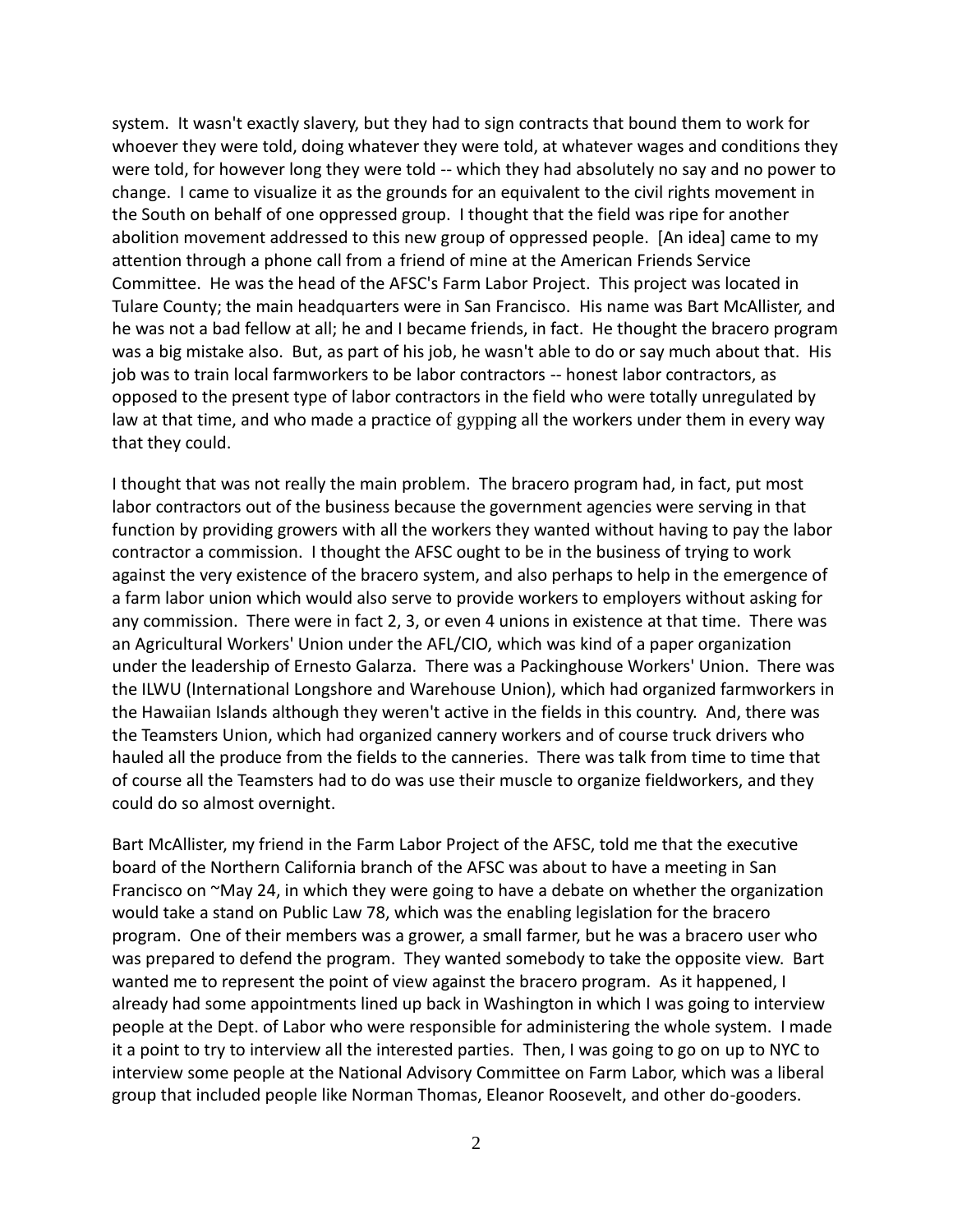That trip was scheduled to begin on May 24, the same day as the AFSC board meeting. So I said to Bart, "The best I can do is send you something in writing". He said, "Well, OK, that will be better than nothing". He knew perfectly well that I was going to oppose it, but he didn't know exactly in what words.

I think that he called me early in May. There was an absolute deadline. Whatever I had to say, I had to get it in the mail by ~May 21 in order for it to get to San Francisco in time for this meeting. Well, one of my faults is procrastination [*chuckle*], and I found other things to do day after day, week after week, until it got to be May 20. According to my calculations, I had to get something in the mail by the following day. I guess I must have begun very early in the morning. I worked all day on it, and ended up with a 10-page document which I called "Social Justice and Foreign Contract Labor", subtitled "A Statement of Opinion and Conscience". At the end of it, I put my name, the fact that I lived in Claremont, CA, and the date. Actually, the date I put on it was the 21st, because I didn't finish typing it until the following day.

Under the time constraints, I didn't have time to show it to anybody except my wife Pam, or even to discuss it with some of my advisors in the field. Ernesto Galarza was one of them; he was my guru when it came to economic matters. Father McCullough was my guru when it came to spiritual matters. Pam said (I remember her words) "It's pretty strong, isn't it?" I said, "Yes, I meant it to be". I was trying to push the members of the AFSC off the fence. I was trying to convince them that there was a moral issue here, and that by trying to maintain their usual moderation, conciliation, or mediation -- whatever their usual stance was -- I said that they needed to take a stand. I was trying to imply that they did; I didn't come right out and say so.

I put this document in the mail. I still had time before the daily pickup of the mail to dash off a letter to my friend/ advisor/ confidante Father McCullough. I said to him "I don't know what may be the result, but I just had to get it off my chest because it was bothering me so much". I put that in the mail at the same time as this document. He was based in Stockton at that time.

I then returned to the supervision of my interviewer. Among other things, I felt it was time to take a look at how the bracero program was functioning down below the border. As I believe I mentioned earlier, I at one time visualized that the whole project would be conducted south of the border, but I was not able to get a visa for that purpose. But, there was nothing to stop me and my interviewer from driving down as "visitors". That was what we did (let me think) around the middle of July. He and I drove down together, and as a matter of fact we took Pam along in order that I might have an interviewer during the times that Louie was interviewing braceros. This was in a town called Empalme, a small crossroads in the state of Sonora about 700 miles south of the border.

Empalme was where the gov't of Mexico collected would-be braceros, who were supposed to be screened back in their villages to make sure they weren't depleting the fields that they themselves would normally be cultivating. In actual practice, guys flocked to this reception center (or migratory station, as they called it) by the thousands, and almost literally fought each other to be able to come to this country, in order to feed their families. That's what it came to, because they were simply not able to make enough by growing their own crops to survive --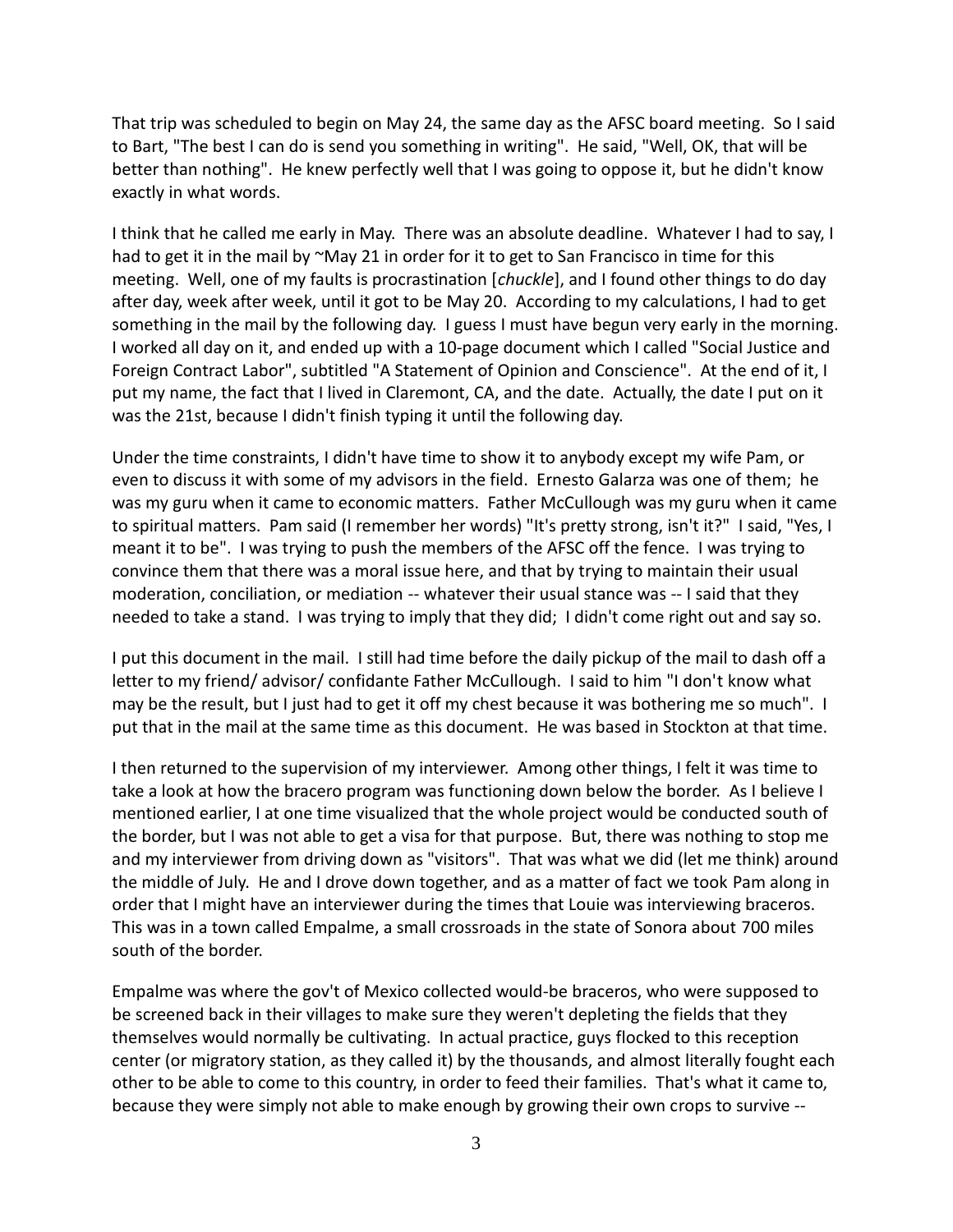they were driven by hunger, almost literally. Then they had to wait, and fight the system, to get on the freight trains that would haul them to the border. They had to run a system of "mordidos", as they called them. "Mordido" means "small bite" literally, or "bribe" in more crude terms. They had to pay for almost everything. Louie was able to get a good number of them to talk.

After a few days, Pam and I left him to finish these interviews, until he had a fair number. When I got back to Claremont, I found waiting for me the first response to my "Statement of Opinion and Conscience". It was from the Director of the California State Dept. of Employment, which normally has to do with administration of unemployment insurance and with helping American citizens find jobs. But they were deeply involved in the bracero program to the extent that one of their subsidiary agencies was a Farm Placement Service. The Farm Placement Service was given the task of estimating, in advance of the season, the harvest of whatever might be involved for each area of California. They were supposed pass along to the Federal Dept. of Employment Security (the Dept. of Labor had a branch called the Bureau of Employment Security) an estimate of how many workers would be required to harvest such-and-such a crop in such-and-such area, how many domestic workers would be available for that harvest, and how many braceros would be required to fill the so-called shortage. Of course, in advance of the season, who knew? They were also supposed to say how much was going to be the prevailing wage -- and who knew that either? So, the very existence of the bracero system, and the gathering of these thousands of people down in the interior of Mexico, hauling them to the border for another screening of health conditions and so forth, it all rested on the estimates made by these local farm placement advisors.

The director of the state Dept. of Employment took great umbrage at my statement of opinion and conscience, and said that I had made charges of dereliction of duty against his dept., and he demanded that I prove my charges. As a matter of fact, in the preparation of this statement, I had leaned heavily on advice that I had gotten from Father McCullough early on, when he knew about my research. He said, "Don't get bogged down in following individual cases; there will be no end to them. You've got to look at the big picture, and attack the system as a whole". He himself was particularly aggrieved at what it was doing to the family system in Mexico, because of course by definition all braceros were men. They had to leave their wives and children back in Mexico, and many of them were becoming permanent braceros.

So, in this 10-page screed, or whatever you might want to call it -- rant? [*chuckle*] -- I had begun with some illustrative cases of things I had been personally involved in, observed, or heard about from reliable witnesses. I may have had in mind the way Jefferson began the Declaration of Independence by listing the offenses of King George III -- I think he had 27, but I didn't have that many cases. I began by mentioning things I had seen, but then I went on to say that I didn't want to dwell on those because of such-and-such, and I talked about the system being one of forced indentured servitude, and that it should be opposed on that ground.

I tried my best to explain to this fellow, named Stewart, who was head of the Dept. of Employment, that he evidently hadn't read my paper very carefully, because everything I had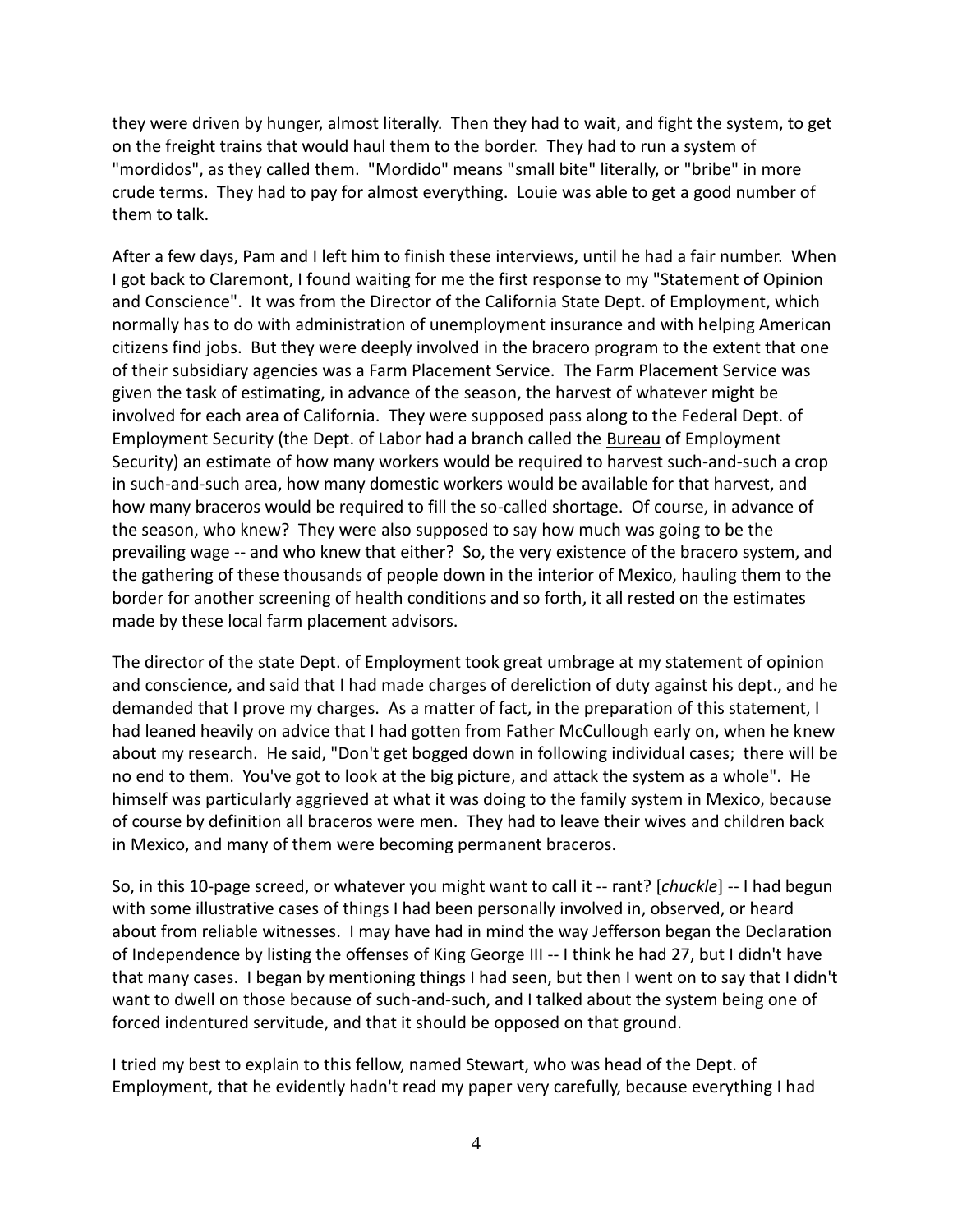said was true, and I could prove it if it were absolutely necessary -- but if he were seriously interested in such cases, he had a whole dept. of people who could go out and find hundreds and hundreds of them without even trying, because I had found them without my particularly trying. I wasn't interested in the research that had brought these things to light. I was not interested in such things as the fact I had been told at one of his farm placement offices that there were no jobs available for me, when in fact there were 10,000 braceros working in that county. I tried to lean over far backward to say that I regretted that he had misunderstood what I said.

A couple of days later I got a letter from the Assistant Director of the regional office of the U.S. Dept. of Labor, Bureau of Employment Security in San Francisco, worded very similarly to the one from Stewart. This fellow's name was Huxley. He also was greatly offended by my allegations, and wanted me to prove them all or else retract them. I replied to him in the same vein: very conciliatory, and yet not giving him the details that he wanted. I could have said such-and-such a date that I observed or heard about such-and-such, but I declined to give him any such information.

They then moved against my interviewer. Louie was kicked out of Empalme, and his completed questionnaires were ripped up, so I didn't ever get any of them. He was ordered to stop interviewing in the bracero reception center in El Centro until it was decided in higher echelons what to do about my project. So, I pretty much had to wait. There was another exchange of letters. The state director of employment, Stewart, replied to my reply, saying that I had entirely failed to give him the satisfaction that he required, and he was therefore going to be forced to take further steps.

On Aug 1, it became clear to me that I had ventured out of my depth in trying to deal directly with these representatives of the gov't agencies. So, I prepared a complete chronology of everything that had happened up to that date, and sent it to a lawyer friend of mine in the nearby town of Pomona, asking his advice. In due course, he replied that he thought I was OK to continue doing as if nothing had happened, and call their bluff, because he didn't think they had any leverage over me, and I had done nothing wrong. He was a liberal democrat, who had once (I believe) run against Richard Nixon for the House of Representatives office representing Claremont back in the 1940s, before Nixon became famous (or infamous).

Steve Zederburg( $\frac{?5p}{p}$ ) (which was indeed his name) was overly optimistic, as I myself had been. I might as well try to mention a few of the reasons why. I believed that I had a sort of umbrella, or combination of umbrellas, over me, protecting me, even though this statement was very strongly worded. I had not mentioned the Univ. of California or the National Institutes of Health. I had not named any of the gov't agencies, much less the individuals involved. The only name ever mentioned in the whole thing was myself. Secondly, I assumed that this document was for the limited use of the executive board of the northern California branch of the American Friends Service Committee to help them arrive at a policy decision as to whether or not to take a stand on the bracero program. It never occurred to me that it would be read outside that limited group of 10-12 people.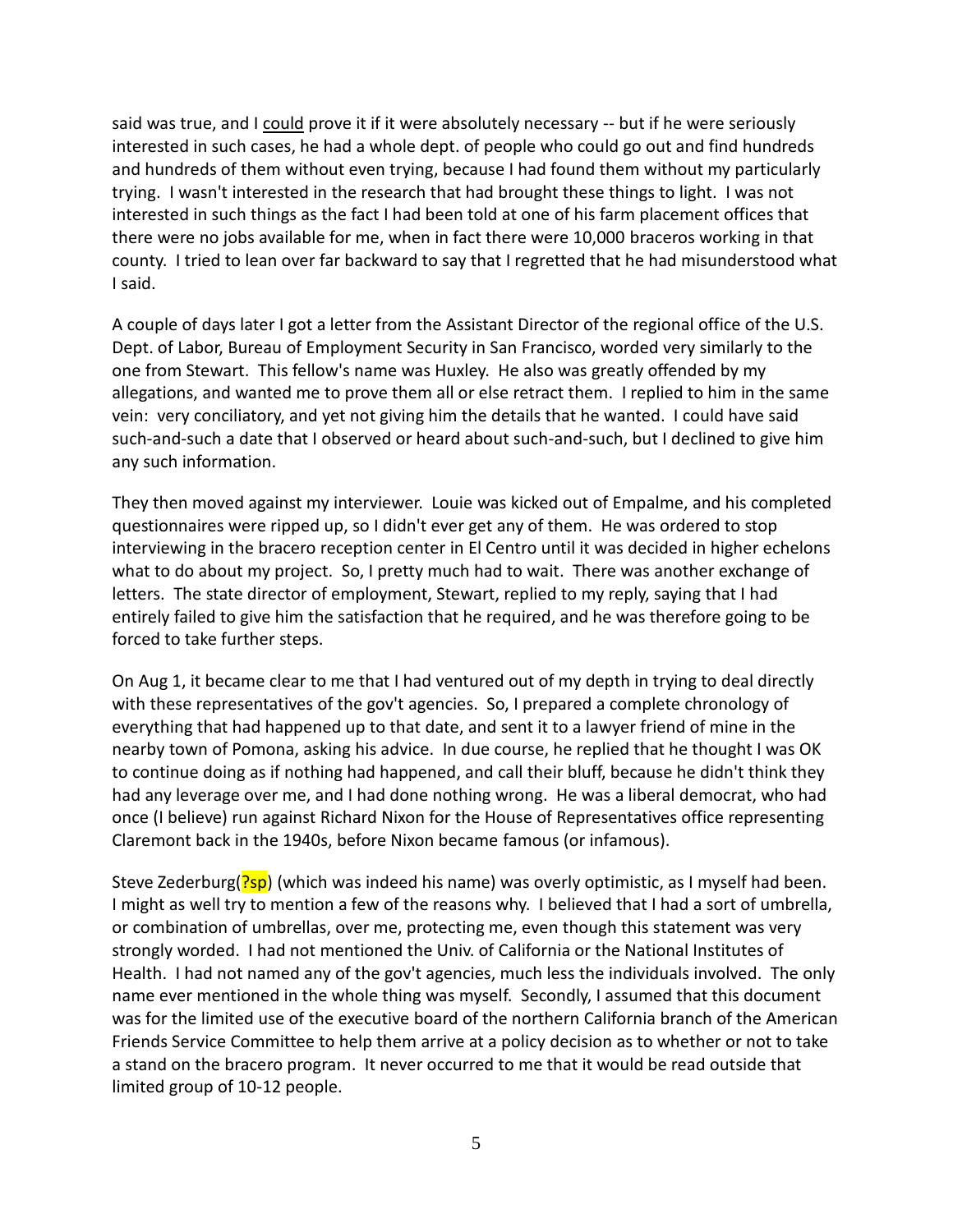**David**: How did it get in the hands of these gov't people?

**Henry**: I'm glad you asked that question [*chuckle*]. Good, I'm glad you're here to pick me up on oversights like that. It seems the executive director of the northern California branch took it upon himself to copy my document to send to a wide variety of people on their mailing list, which Bart McAllister later told me included 91 persons -- including all of the gov't agencies involved in administering the program, and the state farm bureau federation representing all the farmers in the state -- not all the farmers; I should say the more conservative farmers in the state. To show you the power of the farm bureau federation, their state headquarters were at that time very conveniently located on the campus of UC Berkeley.

After the fact, Bart McAllister said that he had spoken with Frank Quinn (the executive director), and had suggested that this mailing go out, but that I should give my permission first -- but that Frank Quinn had not done so. Bart asked me, if I had been asked in advance, I probably would have said OK to send it out, but not to mention my name. In any event, they would certainly have been able to figure it out if they were that interested -- and they were obviously that interested.

So, it was very widely disseminated. Then it became a matter of trying to figure out the exact chain of transmission, because it went beyond those 91 people to still others. Now, there has to be some conjecture. On or about the 20th of Aug, I had a call from my principal investigator, who was in fact my lead professor at the School of Public Health, named Edward Rogers, the man who had recruited me to help him with the course of medical sociology way back in 1955, and who was responsible, really, for my getting the research grant (he had used the fact that he was a member of the National Institutes of Health). Nominally, he was the PI, although in practice he had almost nothing to do with the actual research design or purposes. In any event, he had the power, so he called me up to Berkeley  $\sim$  Aug 20 to tell me that all kinds of trouble were breaking loose, and to get my side of the story. So I gave it to him. I guess I tried to say I was sorry for getting him involved, but that I thought I was entitled to my opinions outside of normal working hours. I guess he let that drop, but then he told me how far things had progressed at the university level.

It seems that the gov't agencies that I thought were my principal antagonists really weren't. Apparently, and this is my best recollection of what Rogers told me, the representative of the farm bureau federation and director of their labor relations dept. (his name was Cruz Vinstrom( $\frac{?5p}{ }$ ) had a contact in the administration of the university (named Harry Wellman) who was vice-president of the entire UC system for agricultural affairs. The two of them had had extensive discussions. I asked Rogers whether he had any impression of what it was that would be required to satisfy the farm bureau. He said that he got the impression that what they really wanted was that the whole project be terminated immediately, and that I be terminated immediately, but that there might be grounds for calling off the dogs if I were to retract all of those 13 statements of fact (or however many there were), of things that I had personally observed or taken part in, or that my interviewer had collected as a side-effect of his interviews. If I were to retract all of those, and even to disavow the more general, abstract statements I had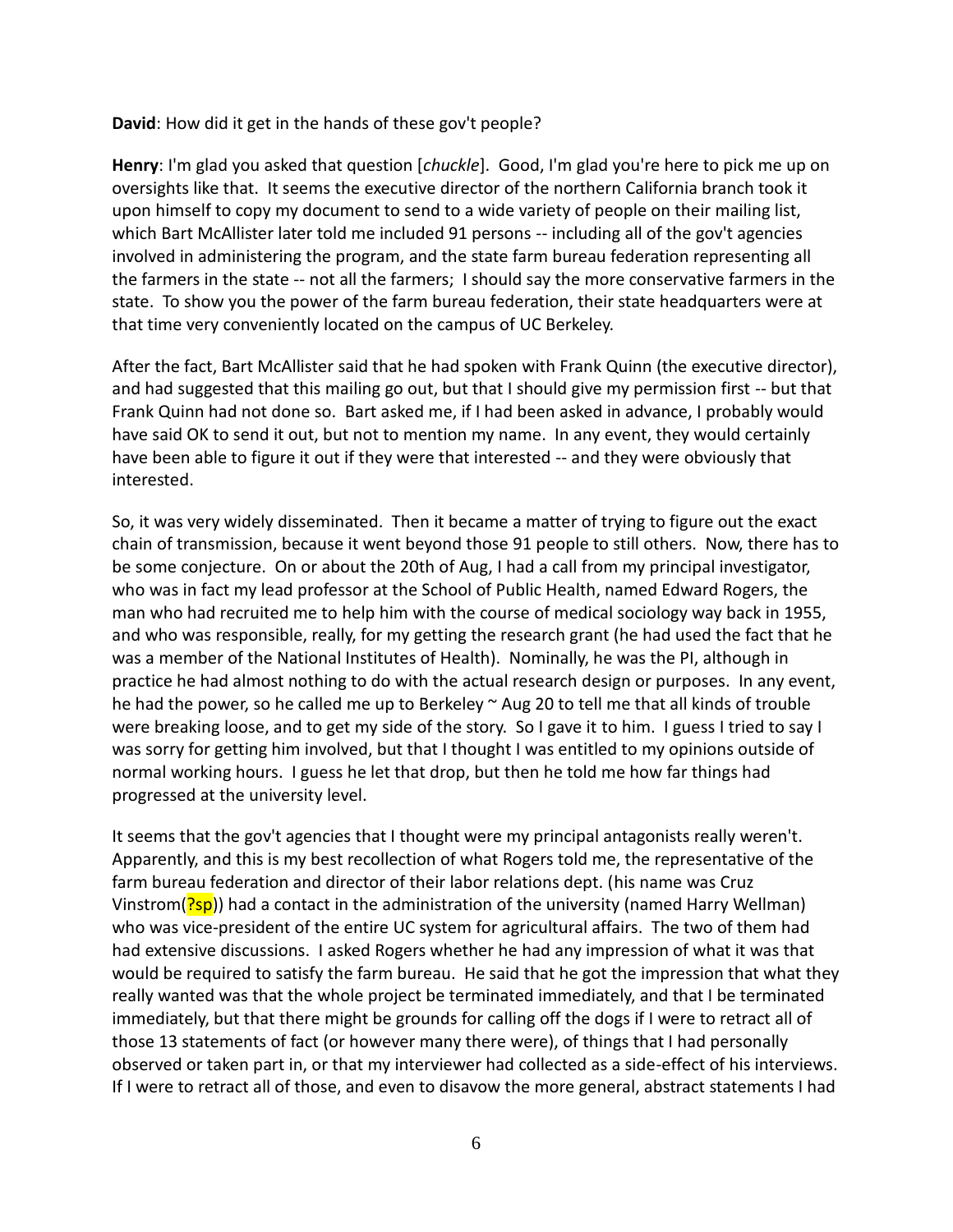made about the morality of the bracero system as such, they would be satisfied. I said I couldn't do that, because all of those statements were true, and I couldn't lie and now say that they were not true -- I wouldn't do that.

Rogers said that he was too busy fighting fights on a different front in the field of public health with which he was more familiar and more equipped, because he knew nothing about the politics of farm labor. He did know something about the politics of medical care administration. His big fight over many years was against the American Medical Association, which was very much opposed to health insurance plans (such as the Kaiser plan) that would do away with the fee-for-service system of medicine, which he felt was the thing most basically wrong with the practice of American medicine. So, I had to go back to Claremont and wait. He said he would keep me informed.

On the 10th of Sep, I got the call I was waiting for, and it was to inform me that a Solomon-like compromise had been reached somewhere in the system. I would be ordered to stop all further interviewing, there would be no more access to the bracero reception center in El Centro, and in effect I would have to let my interviewer go. But I would be permitted to write up the results that I had already obtained, which were from 1,149 interviews -- rather less than half the number I had anticipated at the beginning would be necessary to get statistically reliable results for the basic question, which was "Has there been a change between the experimental and control groups regarding ideas and attitudes about practices in the field of health?"

Well, here I was on the horns of a dilemma, again. The whole setting was so different. Nowadays, there are all kinds of organizations that are interested in academic freedom, and there is a federal law protecting whistle-blowers, for example. None of that existed back in those days. There were no unions on campus, the way there are today. I was very much alone. As I have already indicated, I had heavy family responsibilities, including this guy sitting right here [*chuckle*].

**Eugene**: By the way, when you went down to Mexico and took Pam, where did the kids ... when you went to Mexico to do interviews ...

**David**: ... yeah, who took care of us?

**Henry**: Your mother.

**David**: Hang on. Pam is my mother.

**Henry**: Oh, sorry. Your grandmother.

**David**: Your mom, you mean? Or Marian?

**Henry**: Oh, I think so. Yeah. Glad we cleared that up [*chuckle*].

**Eugene**: [*unintelligible*] ... something like that ... OK, so you were alone.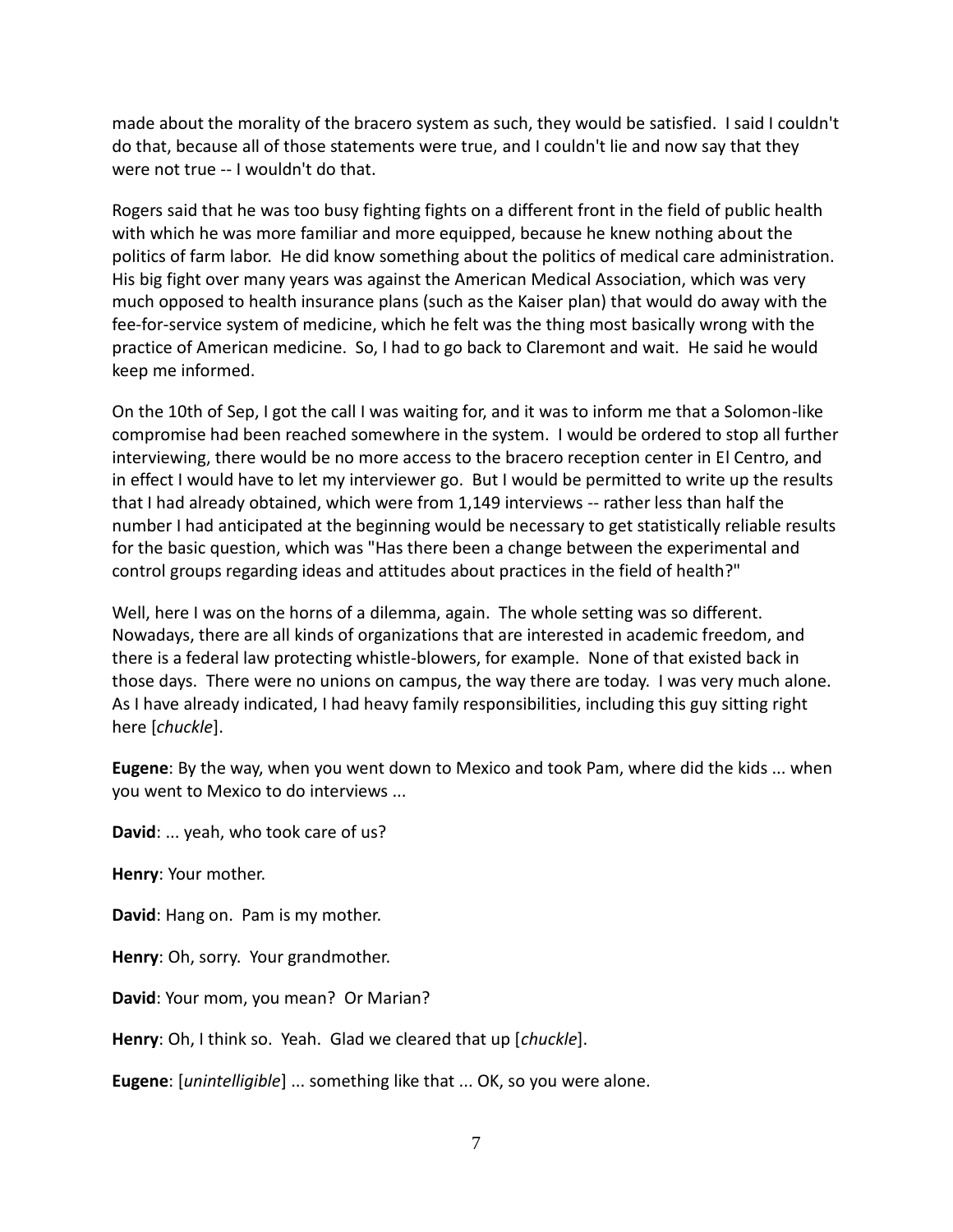**Henry**: Interestingly enough, in my souvenirs I have a letter from your grandmother because she became quite interested in this whole affair. She herself read that statement of mine and was very generous in her praise. She thought it was brilliant [*chuckle*].

## **David**: Do you still have that statement? A copy of it?

**Henry**: Oh, I could give you guys copies if I struck off a couple. I don't think it was that good, because I wrote it under such a gun. It's longer than it needed to be, it's repetitive, and probably I used purple prose. There were a couple of places that I would change a word or two. For example, this is one of the things that really ticked off the Dept. of Labor, which administered the reception center at El Centro. I said a number of prospective braceros had to pay bribes for routine services provided by representatives of the gov't agencies operating that center. For example, the U.S. Public Health Service had technicians taking chest X-rays (looking for tuberculosis) and drawing blood (looking for evidence of syphilis). There were lines for these functions. My interviewer told me, and I guess he personally observed, cases in which people (some braceros still had a little money left over after paying mordidas all along the line from the interior of Mexico) would slip the functionaries of the X-ray unit or the blood drawing unit a 50 cent piece or something to get a place earlier in line. It wasn't exactly a bribe in the way that it's conceived in Mexico. It was considered more in the way of a tip, the way you give a waiter at a restaurant a tip. Or it could be called a sweetener, or various other euphemisms. So, I probably shouldn't have used the word "bribe". But I think that's a comparatively minor point.

There was another reason why I didn't want to bow down entirely. I felt a responsibility toward my interviewer, who was about to lose his job. I wanted to keep him on the payroll as long as I possibly could. So, I began a little civil disobedience by having him continue interviewing at other places where it was possible to have access to braceros, those who were coming into the country and those who were leaving -- such as bracero camps in the area of Imperial Valley, and on street corners of towns such as Calexico where, under the requirements of the system, the braceros were supposed to have the right to go into town for purchases of their choosing. So, he did carry on interviewing to some extent. But there came a time when I, with great regret, had to tell him that I couldn't do anymore, and I turned my whole attention to working with the 1,149 questionnaires that I already had in hand.

It was necessary to put this mass of raw data into a form that might shed some light on the hypothesis with which the whole project had, in theory, begun. To put it in technical terms, it started with the null hypothesis that there was no difference in the end between the health attitudes and practices of braceros before and after they did the program. In real statistical studies, there were ways of measuring the level of confidence you can have as to whether there was or was not a change. Well, I had to figure out a way to code all the results that we got from these questionnaires, and then I had to find some way to analyze them. I lucked out, and finally one good thing happened. I learned that UCLA (this would have been the end of 1958) was about to open a computer center in which they had equipment, and they had students learning how to write computer programs, and looking for exercises on which they could start to learn these skills and put them into actual practice.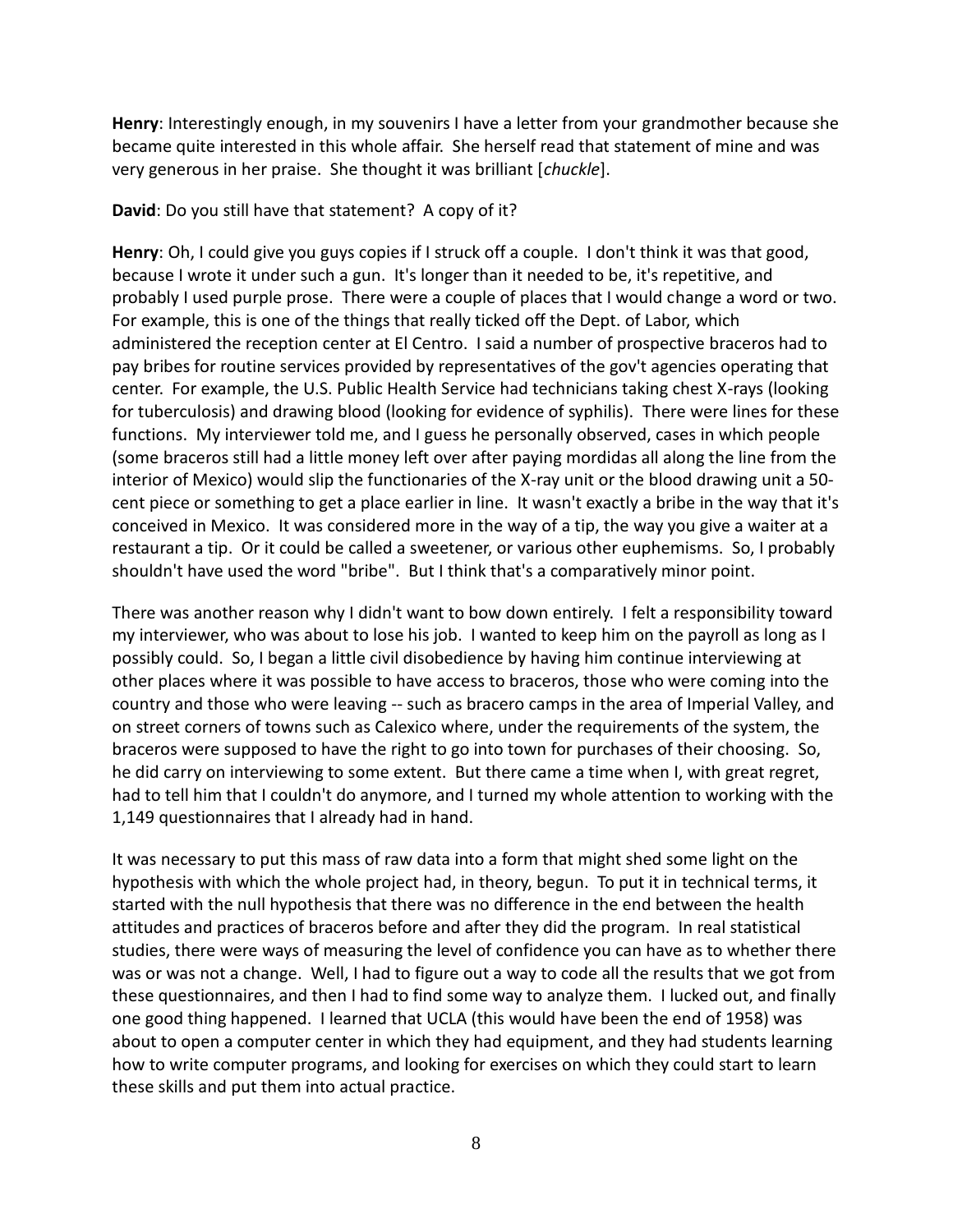So I went into Westwood, and practically commuted for the next several months, as I got the questionnaire results entered into coding sheets, and took them there to be processed into some form in which they could be analyzed. I was looking for correlations between different variables. I didn't have any contact with UC Berkeley for months.

Before I conclude this afternoon's session, I have to mention a development in Feb 1959 [*chuckle*] by which I was thunderstruck. Let me put it this way. I read in the Pomona College newspaper (which I continued to pick up periodically) that the president of Pomona, a man named Wilson Lyon, was going to be meeting with the president of the UC system, Clark Kerr, and with a benefactor of the university, Edwin Pauley, a multimillionaire who had made his money in oil. In fact, he still was running the oil company, but had so much money that he was able to dispense it to places like UCLA to build a basketball pavilion, and Berkeley for a student union. I don't know what he and Kerr and Dr. Lyon were meeting about. I remember Lyon from my undergraduate years, and that he had a reputation for a practically photographic memory of alumni. So I asked to have an audience with him in advance of his meeting with these other two. He remembered me from 1949, and thought well of me because I had been a good student. I told him that I would like to have a moment or two with Clark Kerr after his meeting broke up, and would that be possible? He said that he would arrange it.

I should mention one of the protections I thought that I had over me at all times, beginning with the writing of this controversial paper way back in May 1958. At that time, Clark Kerr was the chancellor at UC Berkeley. He was also very active -- or I thought he was active -- in an organization called the National Advisory Committee on Farm Labor. He had a background dating all the way back to 1933, when as a grad student he had assisted Paul Taylor in a study of the massive farm workers' strike in the lower San Joaquin valley (the study was published; I have a copy). So, I thought he was definitely on the side of the angels when it came to farm labor. He also had something of a reputation of being a civil libertarian, so when push came to shove I wouldn't have to worry about the snipings from the Dept. of Labor or the farm bureau about my feelings toward the bracero program.

In any case, the afternoon of the meeting took place, and I was waiting outside Lyon's office. The three of them came out together. Dr. Lyon introduced me to Edwin Pauley and Clark Kerr as "one of our good alumni". I shook hands with both of them, and [*chuckle*] remember that Kerr's handshake was rather limp, but Pauley had a hand like a ham -- it was huge and [*chuckle*] very firm. He was a bitter, rock-ribbed Republican -- if it had been a matter of farm labor he would have been on the side of the devils. Anyway, that was my meeting with that famous man.

Then I had the chance to walk across the quadrangle to the Faculty Club, where Kerr was staying. I told him that I had an opportunity to give testimony at a congressional hearing that was about to take place in Washington about the continuation of the bracero program, and that I would like to give a statement of the few facts that I thought would shed light on the subject. As long as I did so as an individual only, and not involving the university in any way, would that be OK? He said, "As long as you keep it factual". I remember his exact words. I said, the reason